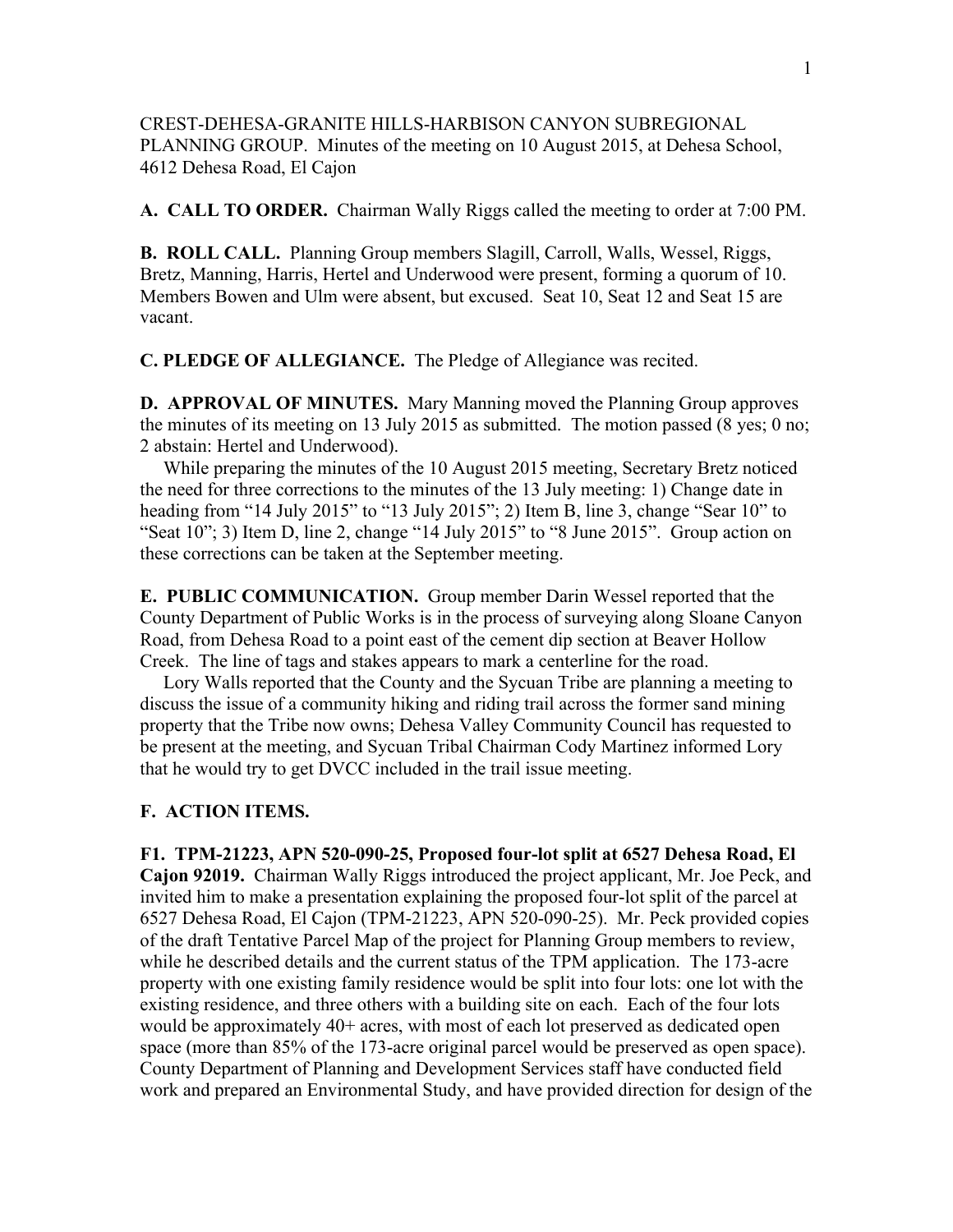proposed TPM. The Environmental Study was not available for the Planning Group's review.

 Planning Group members expressed concerns about the need for permanent, legal secondary road access (emergency egress) route; about the need for confirmation of sufficient groundwater resources to supply the proposed three additional residences; and about the omission of the specific location of the proposed building site on one of the parcels on the draft TPM shared with the Group.

 Darin Wessel disclosed that the applicant's planning consultant, Walsch Engineering, is a client of Wessel's legal firm, but that he did not believe this created any conflict of interest regarding his participation in Planning Group action. Wessel moved that the Planning Group recommends approval of TPM-21223, APN 520-090-25 as presented.

 Prior to taking action on the motion, members of the Group discussed the lack of critical details not included in the draft TPM that Mr. Peck presented, and the likelihood that the planning process for finalizing the TPM for County approval would resolve the issues of concern to the Planning Group. Wessel amended his original motion (to recommend approval of the project as presented), to move that the Planning Group recommends approval of TPM-21223, APN 520-090-25, conditioned on the Group's advice that the County DPDS pays particular attention to 1) the need for a legal permanent secondary access route for the project; 2) the need for sufficient groundwater resources available for 3 additional homes; and 3) the completeness of the TPM regarding the location of the three new building sites. The amended motion to recommend approval of TPM-21223, APN 520-090-25, conditioned with the Planning Group's advice, passed (10 yes; 0 no; 0 abstain).

**F2. TPM-21230, APN 513-102-15, Proposed two-parcel lot split at 4920 Dehesa** 

**Road, El Cajon 92019.** Chairman Riggs introduced Mr. George Brambila, consultant for the project applicants Craig and Janet Shelton, and invited him to make a presentation explaining the proposed two-parcel lot split of the parcel at 4920 Dehesa Road, El Cajon (TPM-21230, APN 513-102-15). Mr. Brambila provided copies of the draft Tentative Parcel Map of the project for the Planning Group to review, while he provided details of the TPM application. The 2.24-acre parcel (APN 513-102-15) would be divided into two lots, both approximately 1.1-acre. The lot accessed from Dehesa Road would contain the existing residence; a new building site would be located on the lot accessed from Quail Haven Lane. The project is in the Padre Dam Municipal Water District, but the property is not served with an existing water main. The applicants would prefer that PDMD service would be provided to both lots; but the existing parcel and residence has a very good well, and they are willing to establish a shared, community well for both the existing and the new parcels and residences. All of the neighbors within 300 feet of the proposed project were notified about the proposed project, and no negative responses were received.

 Lory Walls moved that the Planning Group recommends approval of TPM-21230, APN 513-102-15, the proposed two-parcel lot split at 4920 Dehesa Road, El Cajon, as presented. The motion passed (10 yes; 0 no; 0 abstain).

**F3. Acceptance of revision of Group Standing Rules of Order.** Chairman Riggs asked for Darin Wessel's report on his review of the Brown Act, regarding consistency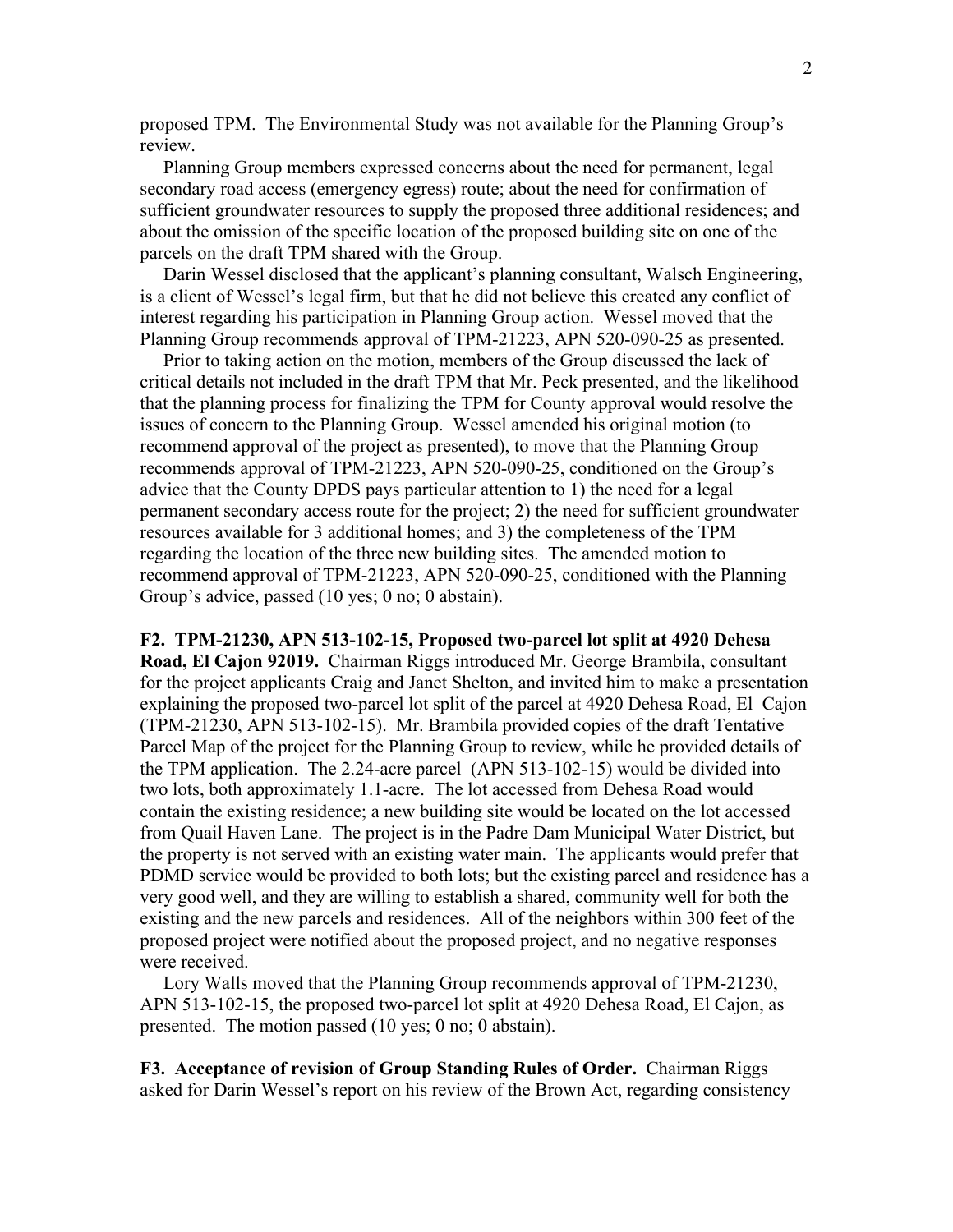between the change to the Standing Rules about member absences (conditionally approved by the Group at its August meeting) and the requirements of the Brown Act. Wessel reported that he could not find any inconsistencies between the Act and the newly approved Standing Rule about member absences from meetings; and he reminded the Group that the newly approved Standing Rule must comply with Board of Supervisors Policy I-1.

 Chairman Riggs reported that he had reviewed Kesey's Rules of Order, which allow the Group to alter or suspend its Rules, for accommodating an alternative orderly way to meet the Groups purpose in doing its business.

 Bill Bretz moved that the Planning Group takes the action of a final vote to approve the changes amending its Standing Rules of Order No. 4, Attendance, that were conditionally approved at the meeting on 13 July 2015, since the Group believes the changes are not in conflict with the Brown Act or the Board of Supervisors Policy I-1. The motion passed (10 yes; 0 no; 0 abstain).

**F4. Discussion on paving roads in Harbison Canyon.** Chairman Riggs asked Mary Manning to discuss the issue of unpaved, dirt roads in Harbison Canyon. Mary reviewed the recent history of interactions between the County and the community regarding road issues in Harbison Canyon, describing a policy of waiting for citizen complaints and following the squeaky wheel gets the grease principle, based on an inadequate budget and no plan, schedule or standards to follow. Chairman Riggs reminded the Group that the priority list for road surfacing it submitted to Department of Public Works last year did not included any road segments in Harbison Canyon. The Group discussed the general problem of existing unpaved roads in the community being too narrow and/or curved in places to meet current County road standards for paving; the possibility of establishing a community road maintenance district to manage maintenance and improvement of the existing unpaved roads; and limitations to what the Planning Group can effectively do.

## **G. GROUP BUSINESS.**

## **G1. Announcements and correspondence.** None.

**G1a. Consideration of applicants for vacant seats.** No applicants.

**G1b. Update of parking prohibition on West Noakes, Harbison Canyon.** Chairman Riggs reviewed the issue of a West Noakes parking prohibition: it is scheduled for discussion on an upcoming Traffic Advisory Committee agenda; 2 to 3 months following the TAC consideration of the issue, it will be presented to the Board of Supervisors; it could be 6 months before the Board of Supervisors considers the issue and takes action.

# **G2. Expense reimbursement requests.** None.

#### **G3. Subcommittee reports.** None.